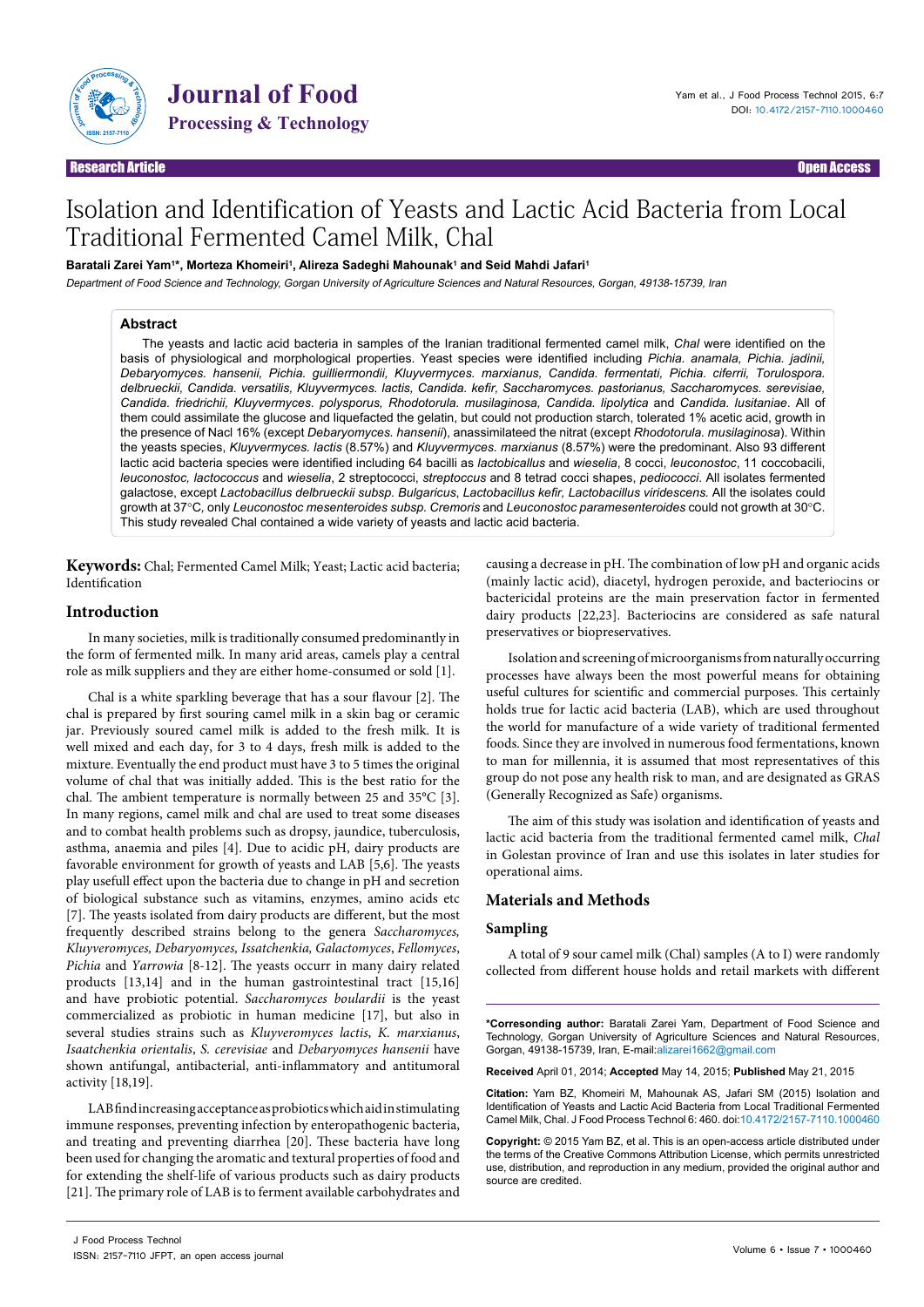sanitation levels in the original container from Golestan province. The areas under investigation were Gonbad, Aghghala and Bandar Torkman cities.

#### **Compositional Analysis**

The Chal samples were analyzed for Fat [24], ash [25], pH, Nacl, Alcohol (after 48 h fermentation) [26], Protein, TS and Acidity content [27]. All the experiments carried out in three repetitions and means reported.

#### **Isolation and Identification of Yeasts**

One milliliter from each samples was serially diluted in distilled water and spread- plated onto YGC agar (Mirmedia, Iran) to isolate the yeasts. The plates were incubated at 25°C for 5 days. Colonies with distinct morphological differences such as colour, shape and size were picked and purified by streaking. The purified isolates were stored on YGC agar slant at 4°C under liquid parafin before identification. The colonies were tested and described based on morphological characteristic on Yeast- Mold Agar (YMA) and YM broth as following:

Yeast fermentation base medium containing 2% one of Carbohydrates (glucose, fructose, galactose, maltose, lactose, sucrose, xylose, arabinose, trehalose, manitol, melezitose and rafinose) as a sole carbon source for testing the assimilation of carbon sources for a month, gas production from carbohydrates 5% (glucose, fructose, galactose, maltose and lactose) by using durham tube for three weeks, production of extracellular starch compounds, urease test for hydrolyzation activity, growth in the presence of D-glucose (50 and 60%) and NaCl (10 and 16%), gelatin liquefaction and tolerance of 1% acetic acid according to Suh et al. [28], and investigation of the assimilation of nitrat, growth in the presence of cycloheximide (0.1% and 1%) with modified method according to Kerry et al. [29] using disk inoculum- solid medium method were achiened. The isolate were identified according to protocol described by Suh et al. [28].

# **Isolation and Identification of Lactic acid bacteria**

Lactic acid bacteria count in MRS agar media (Liofilchem, 610024, Italy ) determined according to the method described in Compendium of Methods for the Microbiological Examination of food [30]. The LAB isolated on MRS agar after suspending the sample (10 ml) in 90 mL distilled water and making serial dilutions. The medium was sterilised by heating at 121°C for 15 min. the plates were incubated at 37°C for 2 days. Colonies with distinct morphological differences such as colour, shape and size were picked and purified by streaking at least three times. The purified isolates were stored on MRS agar slant at 4°C in liquid parafin untile required for identification.

The cultures were tested and described for colony and cell morphology on MRS agar and MRS broth, Gram stain and catalase test [31], growth at 15, 30, 1nd 42°C anaerobically and at 37 aerobically [32,33], urea and argenin hydrolysis test [34], production of acid from diferent Carbohydrates using media containing 0.8% yeasts extract, 0.8% trypton, 1.2% pepton (from milk), 0.1% tween, 0.0004% bromophenol blue as indicator and 2% carbohydrates [35], Gas production from 2% glucose and sodium gluconate using durham tube [36], and growth in the presence of 2, 4, 6, 8 and 10% Nacl carry out according to De Man et al. [37]. In all tests sensitive compounds to heat such as carbohydrates, cycloheximide, yeasts nitrogen base medium, yeasts fermentation base medium were sterilized using  $0.23 \mu$  Millipore filter apparatus.

# **Statistical analysis**

Data were analyzed using SPSS version 10.05-computer program.

# **Results and Discussion**

# **Compositional analyses**

Chemical properties of chal given in Table 1.

Our results revealed that the pH was ranged from 3.8 to 4.5. Although lower pH has inhibitory effect on the vegetative cells of pathogenic microorganisms, but it is favorable for growth of yeasts and lactic acid bacteria [38].

Results in Table 2 revealed yeast and moulds and LAB counts in chal samples are high, it can attributed to acidic medium of chal that is favourable for growth of yeasts and lactic acid bacteria.

#### **Identified yeasts**

Yeasts commonly associated with traditional fermented dairy products and have been reported in several studies [39-41]. All the identified strains shown in Figure 1.

Septate hyphae were formed by none of them and *Kluyvermyces marxianus*, *Torulospora delbrueckii, Kluyvermyces lactis, Candida lipolytica* and *Candida lusitaniae* formed ascospores. A part of the detected strains belonged to order *Ascomycotina* and the rest to order *Deuteromycotina* – Imperfect yeasts.

The most yeast isolates utilized galactose, fructose and maltose and most of them fermented glucose and fructose. All of isolates assimilated the glucose and liquefacted the gelatin, but starch production, tolerance to 1% acetic acid, growth in the presence of NaCl 16%, septate hyphae and nitrat assimilation were not seen for all, except *Debaryomyces hansenii* which grown in the presence of NaCl 16% and *Rhodotorula musilaginosa* assimilated the nitrate. Urea hydrolysis was negative for all isolates except the isolate identified as *Rhodotorula musilaginosa.* Isolates identified as *Pichia anamala, Kluyvermyces marxianus, Candida fermentati, Pichia jadinii, Debaryomyces hansenii, Pichia guilliermondii, Pichia ciferrii, Torulospora delbrueckii, Candida friedrichii, Candida lusitaniae* and *Candida versatilis* could grow in the presence of Glucose 50% and 60%, and for rest of them were negative. *Candida fermentati, Pichia jadinii, Pichia guilliermondii, Candida friedrichii, Candida Kefir, Rhodotorula musilaginosa, Candida lipolytica*  and *Candida lusitaniae* could grow in the presence of Cyclohex 0.1% and 1%, but for rest of them were negative. Ascospore production for *Kluyvermyces. marxianus, Torulospora. delbrueckii, Kluyvermyces. lactis, Candida lipolytica* and *Candida lusitaniae* were positive.

From the Chal samples, 35 yeasts species including, 8 *Pichia* (22.85%), 8 *Kluyvermyces* (22.85%), 10 *Candida* (28.57%), 2 *Debaryomyces* (5.71%), 2 *Torulospora* (5.71%), 4 *Saccharomyces* (11.42%)and 1 *Rhodotorula* (3.50%) were identified. Among the yeasts species, *Kluyvermyces lactis* (8.57%) *Kluyvermyces marxianus* (8.57%) were the predominant (Figure 1).

Yeast species including *Pichia anamala, P. jadinii, P. guilliermondii, Deb. hansenii, Kluyveromyces polysporus*, *Kluyveromyces marxianus* which were isolated from samples of Chal, were also isolated from dairy products in the previous study [42,43]. However *Candida fermentati*  was isolated from Chal only and was n't found previously in dairy products. *Kluyveromyces marxianus* has previously been isolated from indigenous fermented milk products such as Gariss, suusac, koumiss and kefir [44,45]. In the present study, *Kl.marxianus* was frequently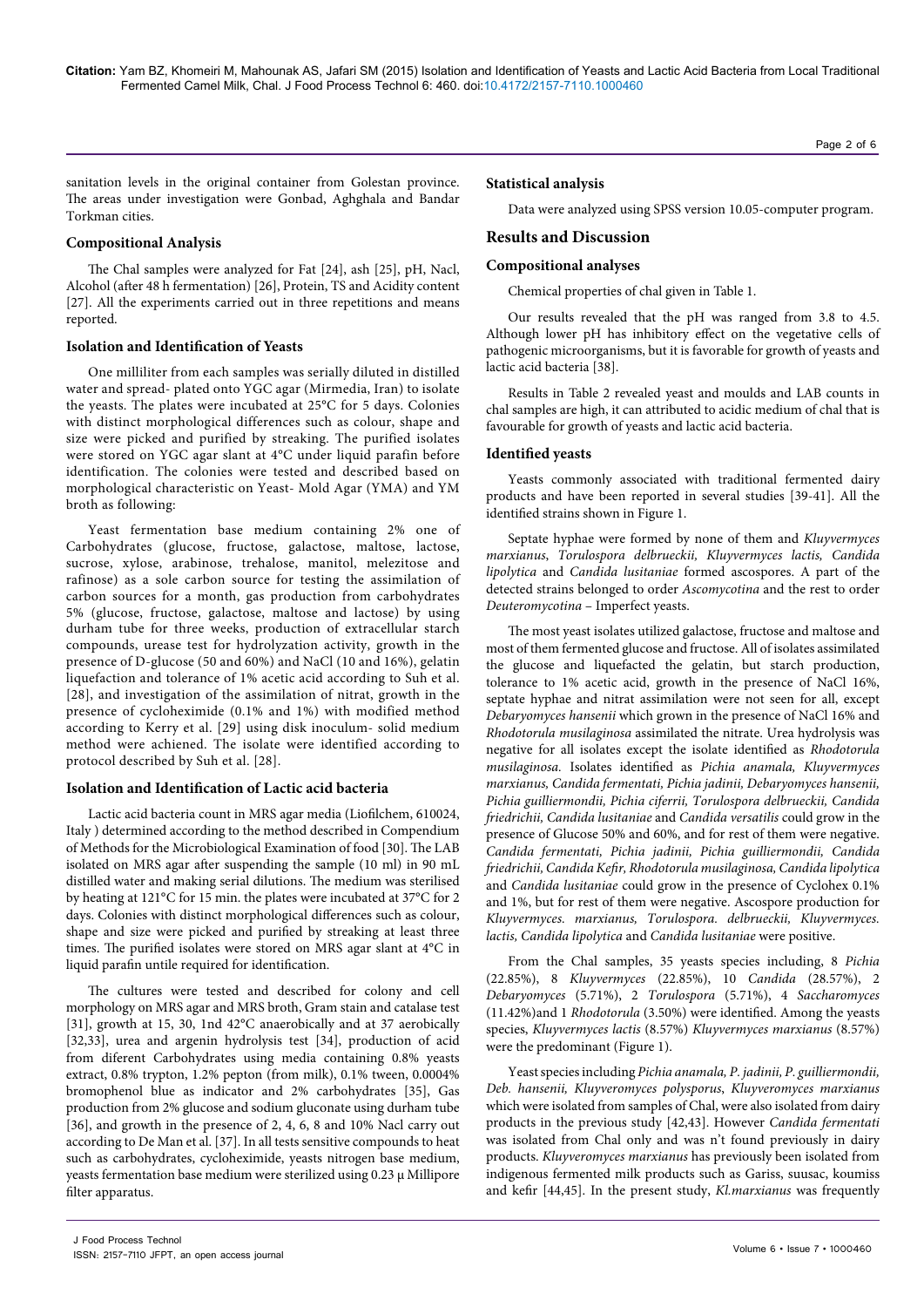| Pane | -51 | ot : | n |
|------|-----|------|---|
|------|-----|------|---|

| Sample Code        | A    | B    | C    | D    | E    |      | G    | H    |      |
|--------------------|------|------|------|------|------|------|------|------|------|
| Protein%           | 1.0  | 1.0  | 1.2  | 1.1  | 1.5  | 2.2  | 1.3  | 1.5  | 1.4  |
| Fat%               | 2.2  | 2.1  | 2.0  | 1.7  | 1.8  | 1.6  | 2.0  | 1.9  | 1.6  |
| TS%                | 4.0  | 3.9  | 4.1  | 3.7  | 4.0  | 4.6  | 4.1  | 4.0  | 3.8  |
| Ash%               | 0.23 | 0.31 | 0.32 | 0.27 | 0.32 | 0.38 | 0.31 | 0.32 | 0.29 |
| Acidity (D*)       | 32.0 | 33.0 | 31.0 | 34.0 | 31.0 | 34.5 | 35.0 | 35.5 | 31.0 |
| pH                 | 4.0  | 4.2  | 4.5  | 4.4  | 4.5  | 4.0  | 3.9  | 3.8  | 4.5  |
| NaCl%              | 0.80 | 0.75 | 0.90 | 0.85 | 0.70 | 0.80 | 0.76 | 0.60 | 0.80 |
| Alcohol% (w $/v$ ) | 0.80 | 0.70 | 0.40 | 0.70 | 0.40 | 0.50 | 0.80 | 0.60 | 0.60 |

\* Dornic

| Table 1: Compossition of chal samples. |  |
|----------------------------------------|--|
|----------------------------------------|--|

| Sample NO.           |      |      |      |       |      |      |      |      |      |
|----------------------|------|------|------|-------|------|------|------|------|------|
| Yeast and moulds     | T. I | 4.04 | 3.90 | 4.04  | 3.95 | 4.00 | 4.08 | 4.05 | 4.02 |
| Lactic acid bacteria | 4.58 | 4.51 | 4.44 | $+14$ | 4.04 | 4.46 | 4.32 | 4.08 | 4.25 |
|                      |      |      |      |       |      |      |      |      |      |

**Table 2:** Yeast and moulds and Lactic acid bacteria counts ( log Cfu/ml).

isolated and constitutes the dominant yeast microflora of Chal. Yeast growth in Chal is thus probably positively influenced by the metabolic activities of the LAB present. Lactose fremneting *Kl.lactis* was found to be the predominant yeast species; the precise role of yeasts in Chal requires further study (Figures 2 and 3).

#### **Identified LAB**

LAB strains isolated, purified and further identified and differential tests were applied including morphological and physiological characteristics which facilitate the opportunity for identification of the LAB. The identification results were confirmed by the carbohydrates fermentation and assimilation profile obtained in correlation with bergeys manual [46] and also using the manuals of Sharpe [47]; Holt et al. [48]; Garrity et al. [49]; Hardie [50]; Kandler and Weiss [51]; Mundt [52] and Sneath et al. [32].

From the collected samples a total of 93 isolates randomly picked, after the original characterization. The selected isolate gave bluepurple color with gram staining; hence they are all gram positive and catalas negative. 64 of them were found to be bacilli with long/ short and rounded ends, pairs or single cells and these could determine as derivatives of the genus *Lactobacillus* and *Wieselia*. The rest of the isolates were cocci with spherical, round or ovoid morphology and appeared mostly as pairs, sigle or forming chains and tetrad shapes, therefore they referred to *Lactococcus*, *Streptococcus, Leuconostoc, Wieselia* and *Pediococcus* genus. Results showed in Figures 2 and 3.

Elgadi et al. [53] showed in cows and goats milk, the counts of streptococci on M17 were higher than those of lactobacilli, whereas the lactobacilli were higher in the camel milk and the ewes milk contained almost the same counts of lactobacilli and streptococci. The results of this study confirmed it as lactobacillus were higher than other lactic acid bacteria species.

Results showed *Lactobacillus reuteri*, *Lactobacillus fermentum*, *Lactobacillus salivarius, Lactobacillus curvatus, Pediococcus urinaeequi*  and *Lactobacillus animalis* could growth in the presence of 10% Nacl, while all the strains showed proper growth in 2% NaCl except isolates identified as *Leuconostoc mesenteroides subsp. Cremoris* and *Lactobacillus helveticus*. It was also observed that all isolates fermented galactose, except *Lactobacillus delbrueckii subsp. Bulgaricus*, *Lactobacillus kefir* and *Lactobacillus viridescens.* Growth at 370 Ċ for all the isolates were positive, while *Leuconostoc mesenteroides subsp. Cremoris* and *Leuconostoc paramesenteroides* could not growth at 30<sup>0</sup> C. Production of Co<sub>2</sub> from sodium gluconate for *Lactobacillus curvatus* 

and *Lactobacillus fermentum* were variable and positive respectively, and for rest of them were negative. Mannose, lactose and xylose assimilated by the most of the isolates, whereas only *Lactobacillus divergens* could assimilate glycerol. There was variation in the utilization of other the carbohydrates sources for different lactic acid bacteria isolated from *chal* samples. None of the isolates could hydrolize urea. These results are similar to the Bergey's manual of determinative bacteriology [54,55].

From obtained results observed that *Lactobacillus plantarum* (13%) and *Lb. hilgardii* (9.78%) in bacilli, and leuconostoc species (13%) within cocci shapes are predominant in lactic acid bacteria isolated from *chal* samples.

These results confirm the predominance of LAB in traditionally fermented camel´s milk, as reported by other researchers [56,57] and comparable to those reported in previous studies on fermented milk products in Sudan and neighboring countries [58]. *Weissella hellenicus* was isolated only from one Chal sample meaning that these bacteria are probably present in low numbers. The species is occasionally detected in dairy products [59] and it is believed that their presence is a result of low sanitary conditions during the handmilking and handling.

Elgadi et al. [53] found that the dominant lactic acid bacteria in milk of different animal species were *streptococcus lactis* (34.9%), *lactobacillus fermentum* (20.6%), *Lb. plantarum* (19.1%), *Strep. Cremoris* (14.3%), *Lb. acidophilus* (9.5%) and *Leuconostoc lactis* (1.6%). The homofermentative lactobacilli from cow and camel milk were tentavily isolated as *Lactobacillus plantarum* and *Lb. acidophilus*, whereas the heteroferementative ones from cows, goats and ewes milk found to be *Lb. fermentum*. Also their results revealed the homo fermentative streptococci isolated from all milk samples identified as *streptococcus cremoris* and *streptococcus lactis*, whereas the only heterofermentative strain from camel milk was found to be *Leuconostoc lactis. Lb. fermentum* that isolated from Chal in this study, previously was isolated by Abdel Gadir et al. [19] from cows milk, Although results obtained mostly reported in cereal based fermented dough [60,61].

According to Chandan [62]; Anuradha and Rajeshwari [63]; Gibson and Roberfroid [64], many of the LAB isolated from chal in this study such as *Lactobacillus delbrueckii subsp. delbrueckii, Lactobacillus delbrueckii subsp. bulgaricus, Lactobacillus plantarum, Lactobacillus gasseri, Lactobacillus acidophilus, Lactobacillus casei subsp rhamnosus, Lactobacillus casei subsp. paracesei, Lactobacillus reuteri, Streptococcus thermophilus, Lactobacillus fermentum, Lactobacillus brevis, Lactobacillus helveticus* and *Lactobacillus curvatus* classified in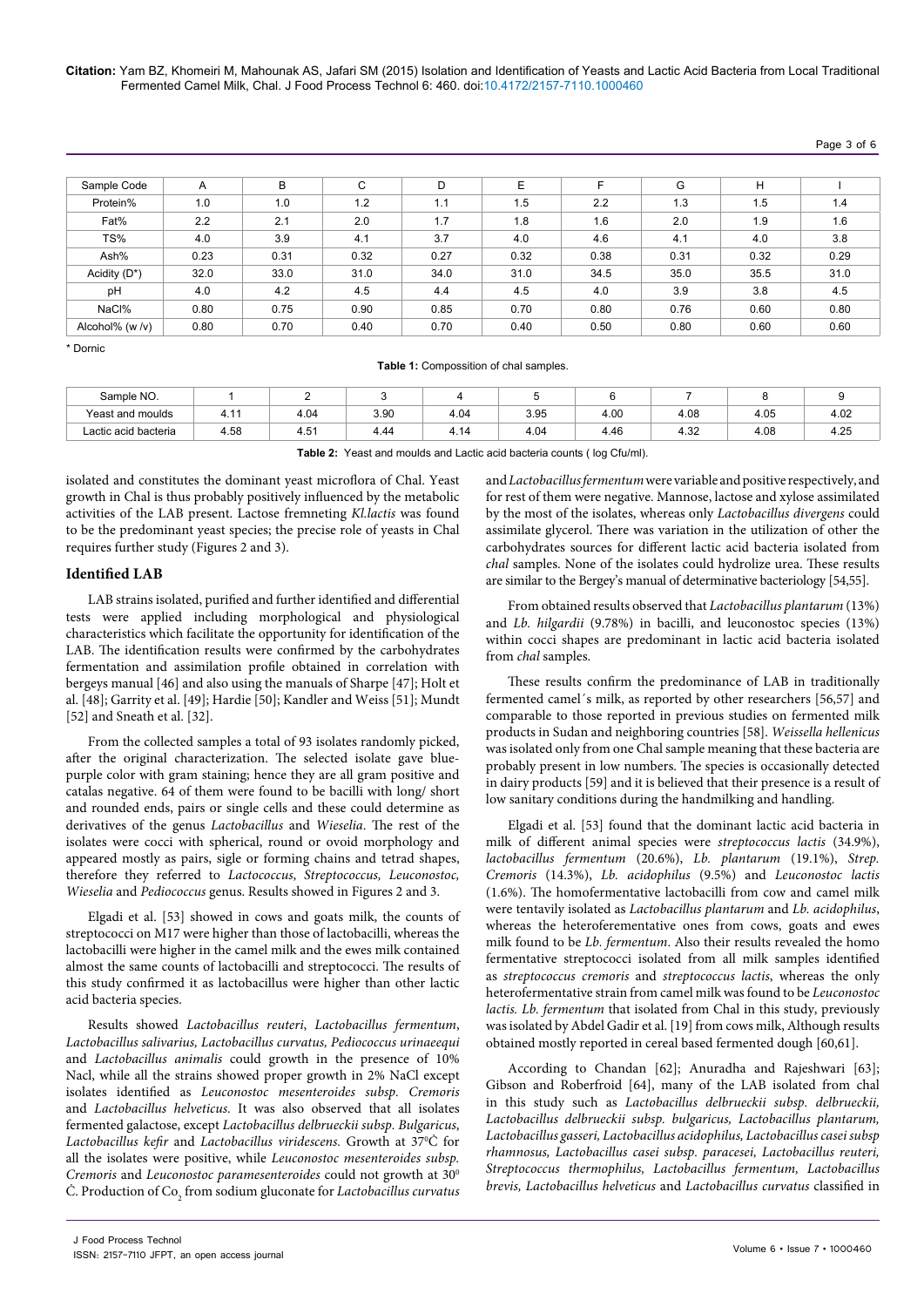





group of probiotic microorganisms, accordingly chal has a potential to considere as a probiotic product.

Ashmaig et al. [9] from Sudanese fermented camel milk (gariss) isolated *Lactobacillus plantarum* (66.6% of the *gariss* isolates), *Lactococcus raffinolactis* (33.3%)*. Lactobacillus animalis*, *Lactobacillus brevis*, *Lactobacillus divergens*, *Lactobacillus rhamnosus*, *Lactobacillus gasseri*, *Lactobacillus paracasei*, *Lactobacillus fermentum*, *Lactococcus alimentarium* and other *Lactobacillus* species. Many of the mentioned isolated above (in gariss samples) isolated from chal in this study.

Mostly, lactic acid producing bacteria that grow in camel milk are Lactobacilli (*Lactobacillus acidophilus*) and Streptococci (*S. cremoris* and *S. lactis*), which are used as starters in dairy products. More growth of *L. acidophilus* was observed in camel milk as compared to others, as in every camel milk sample *L. acidophilus* was found. These findings are in accordance with Abu-Tarboush [13], who reported that camel milk provided support to the growth of *L. acidophilus*.

Page 4 of 6

Although morphological and biochemical characterization based on sugar fermentation pattern is a useful tool for presumptive classification, but may not always provide sufficient basis for the reliable identification of lactic acid bacteria and yeasts, as reported by other researchers [65-67] accordingly, available systems should be combined with genotypic techniques which allowed more accurate identification.

Micro-organisms are important in dairy products. One of the most important groups of acid producing bacteria in the food industry is the Lactic Acid Bacteria (LAB) which are used in making starter culture for dairy products. The proper selection and balance for starter culture is critical for the manufacture of fermented products of desirable texture and flavour. Our results provide some raw data and strain resource for further study involved in probiotic strain selection and starter culture design concerning the industrialization production of traditional fermented milk.

# **Conclusions**

Thirty five yeast species belonging to 18 genera were isolated and identified from samples of chal. Results showed Chal contained a wide variety of yeasts that are predominanted at Chal after the 48 h fermentation. Chal was made from raw camel milk, but the presence of yeasts indicates the contamination of the product by air, water or persons who are engaged in the preparation and transportation. This study recommended that increasing the hygienic level in Chal production be effective to decrease the yeast contamination. The present study has showed that the microflora in Chal comprises a combination of LAB and yeasts. The LAB were represented by Lactobacillus, *Lactococcus*, Leuconostoc, *streptococcus, Pediococcus* and Weissella, with the most frequently isolated LAB being *Lactobacillus plantarum*, *Lb. hilgardii* and leuconostoc species.

Based on the finding of the present study, it is concluded that chal contains wide variety of lactic acid bacteria, but lactobacillus in comparison to other species were predominant. Because of the preparation the chal from raw camel milk, saniting program should be conducted. It is strongly recommended that the behavior and presence of lactic acid bacteria even pathogenic microorganisms studied in raw camel milk and be compare with chal, also genotypic characterization need to conducte for more accurate identification of isolated lactic acid bacteria from chal.

Micro-organisms are important in dairy products. One of the most important groups of acid producing bacteria in the dairy industry is the Lactic Acid Bacteria (LAB) which is used in making starter culture for dairy products. The proper selection and balance for starter culture is critical for the manufacture of fermented products of desirable texture and flavour.

#### **Acknowledgment**

The authors would like to acknowledge the financial support of the Iran National Science Foundation for their interest in and support of this research.

#### **References**

- 1. [Lhoste F \(2004\) Lait de chamelle pour l'Afrique. Atelier sur la filière cameline](http://www.fao.org/docrep/010/aj038f/aj038f00.htm)  [en Afrique, Niamey, Animal production and health, Publication FAO. Rome.](http://www.fao.org/docrep/010/aj038f/aj038f00.htm)
- 2. Lakosa II, Shokin VA (1964) Milk production. In: Camels. Science. Technical Agricultural Publ. Kolos. Moscow: 113–120.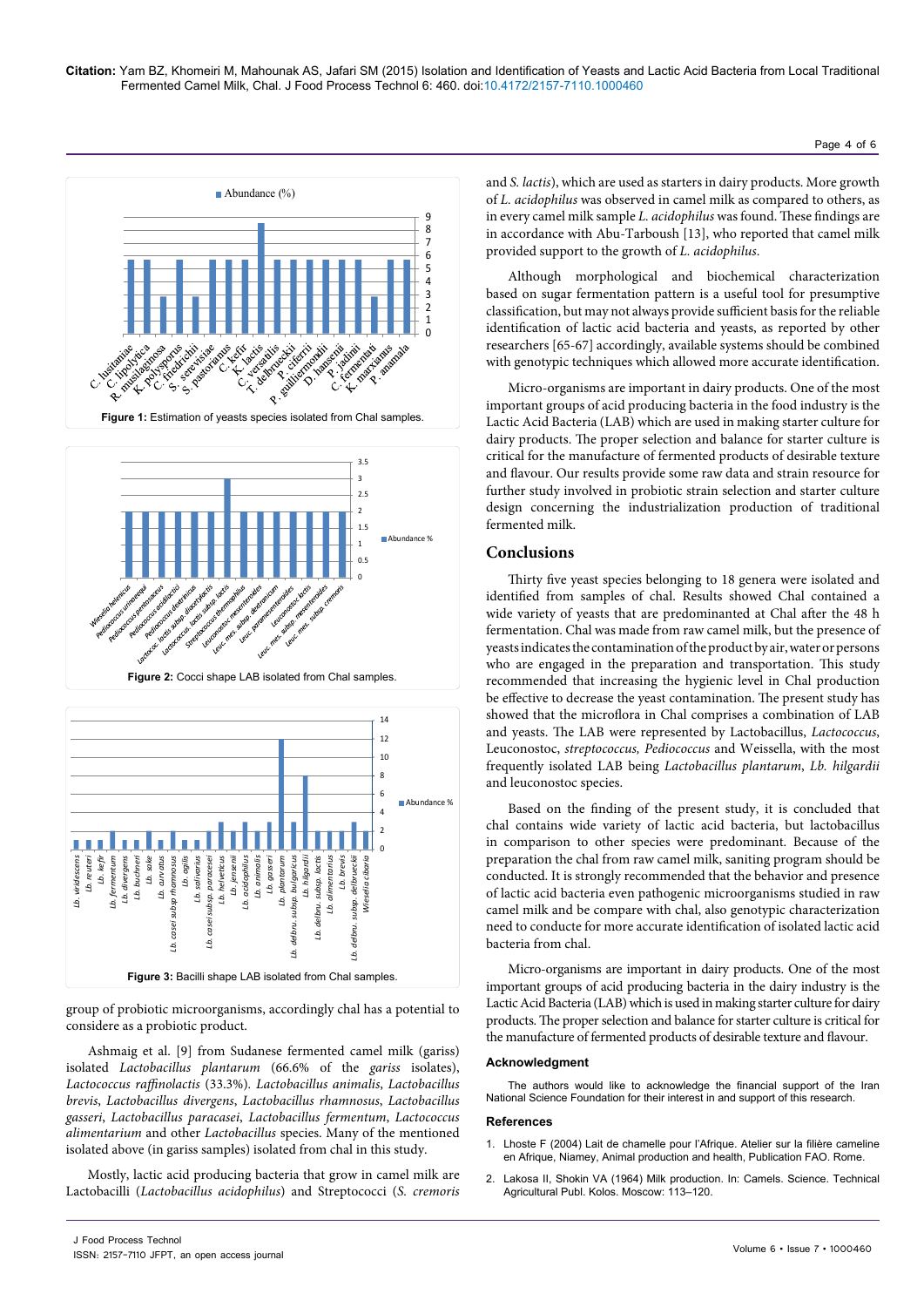- 3. Grigoryants NN (1954) Composition of camel milk and Chal (Ru). 13: 41-45.
- 4. Rao MB, Gupta RC, Dastur NN (1970) Camels' milk and milk products. Ind J Dairy Sci 23: 71-78.
- 5. [Wickerham LJ \(1966\) Validation of the species Pichia guilliermondii. J Bacteriol](http://www.ncbi.nlm.nih.gov/pmc/articles/PMC276410/) [92: 1269.](http://www.ncbi.nlm.nih.gov/pmc/articles/PMC276410/)
- 6. Rose AH (1987) Responses to the chemical environment.
- 7. Chomakov H (1990) Microbiological investigations of the milk and dairy products Sofia: Zemizdat, 65 (in Bulgarian).
- 8. Lodder J, Kreger-vanRij NJW (1952) The Yeasts: A Taxonomic Study, Amsterdam, North-Holland Publishing Company.
- 9. [Savova I, Nikolova M \(2002\) Isolation and taxonomic study of yeast strains](http://www.bioline.org.br/request?cc02009) [from bulgarian dairy products. Journal of culture collections 3: 59-65.](http://www.bioline.org.br/request?cc02009)
- 10. [Spencer JFT Spencer DM \(1997\) Yeasts in natural and Artificial Habitats Ed.](http://www.amazon.com/Milk-Dairy-Product-Technology-Science/dp/0824700945) [Springer: 11-33.](http://www.amazon.com/Milk-Dairy-Product-Technology-Science/dp/0824700945)
- 11. [Spreer E, Mixa A \(1998\) Milk and Dairy Product Technology, CRC Press: 339-362.](https://www.crcpress.com/product/isbn/9780824700942)
- 12. [Van Uden N, Windisch S \(1968\) Candida friedrichii sp. n., a melibiose](http://www.ncbi.nlm.nih.gov/pubmed/5305781)[fermenting yeast. Antonie Van Leeuwenhoek 34: 270-274.](http://www.ncbi.nlm.nih.gov/pubmed/5305781)
- 13. [Fleet GH \(1990\) Yeasts in dairy products. J Appl Bacteriol 68: 199-211.](http://www.ncbi.nlm.nih.gov/pubmed/2187843)
- 14. [Jakobsen M, Narvhus J \(1996\) Yeasts and their possible beneficial and](http://www.sciencedirect.com/science/article/pii/0958694695000712) [negative effects on the quality of dairy products. International dairy journal 6:](http://www.sciencedirect.com/science/article/pii/0958694695000712) [755-768.](http://www.sciencedirect.com/science/article/pii/0958694695000712)
- 15. [Knoke M \(1999\) \[Gastrointestinal microecology of humans and Candida\].](http://www.ncbi.nlm.nih.gov/pubmed/10592712) [Mycoses 42 Suppl 1: 30-34.](http://www.ncbi.nlm.nih.gov/pubmed/10592712)
- 16. [Czerucka D, Piche T, Rampal P \(2007\) Review article: yeast as probiotics --](http://www.ncbi.nlm.nih.gov/pubmed/17767461) [Saccharomyces boulardii. Aliment Pharmacol Ther 26: 767-778.](http://www.ncbi.nlm.nih.gov/pubmed/17767461)
- 17. [Sargent G, Wickens H \(2004\) Brewers' yeast in C. difficile infection: probiotic or](http://www.bioline.org.br/request?cc02009) [B-group vitamins. The pharmaceutical journal 273: 230-231.](http://www.bioline.org.br/request?cc02009)
- 18. [Oh Y, Osato MS, Han X, Bennett G, Hong WK \(2002\) Folk yoghurt kills](http://www.ncbi.nlm.nih.gov/pubmed/12452966) [Helicobacter pylori. J Appl Microbiol 93: 1083-1088.](http://www.ncbi.nlm.nih.gov/pubmed/12452966)
- 19. [Lopitz-Otsoa F, Rementeria A, Elguezabal N, Garaizar J \(2006\) Kefir: a](http://www.ncbi.nlm.nih.gov/pubmed/16854180) [symbiotic yeasts-bacteria community with alleged healthy capabilities. Rev](http://www.ncbi.nlm.nih.gov/pubmed/16854180) [Iberoam Micol 23: 67-74.](http://www.ncbi.nlm.nih.gov/pubmed/16854180)
- 20. [Reid G \(1999\) The scientific basis for probiotic strains of Lactobacillus. Appl](http://aem.asm.org/content/65/9/3763.full) [Environ Microbiol 65: 3763-3766.](http://aem.asm.org/content/65/9/3763.full)
- 21. DeRoissart H, Luquet FM (1994) Bacteries Lactiques Vol. 1 and 2. Uriage. Lorica.
- 22. [Oyetayo VO, Adetuyi FC, Akinyosoye FA \(2003\) Safety and Protective effect](https://tspace.library.utoronto.ca/handle/1807/1520) [of Lactobacillus acidophilus and Lactobacillus casei used as probiotic agent in](https://tspace.library.utoronto.ca/handle/1807/1520) [vivo. Afr J Biotech 2: 448-452.](https://tspace.library.utoronto.ca/handle/1807/1520)
- 23. [Gadaga TH, Mutukumira AN, Narvhus JA \(2001\) The growth and interaction of](http://www.ncbi.nlm.nih.gov/pubmed/11545217) [yeasts and lactic acid bacteria isolated from Zimbabwean naturally fermented](http://www.ncbi.nlm.nih.gov/pubmed/11545217) [milk in UHT milk. Int J Food Microbiol 68: 21-32.](http://www.ncbi.nlm.nih.gov/pubmed/11545217)
- 24. Rashid M, Miyamoto T (2005) Quality Evaluation of Traditional Milk "Sahi" in Bangladesh. J Milk Sci 54: 29-36.
- 25. Marth EH (1978) Standard Methods for the Examination of Dairy Products. (14<sup>th</sup>) ed.), American Public Health Association, Washington, D.C.
- 26. Bradley RLJ, Amold E, Barbano DM, Semerad RG, Smith DE, et al. (1992) Chemical and Physical Methods. Inc: Standard Methods for the Examination of Dairy Products. Marshall R.T. (Ed).
- 27. [AOAC \(1990\) Official Methods of Analysis. \(15](http://www.aoac.org/imis15_prod/AOAC_Docs/Flyers/AOAC_OMA_flyer.pdf)<sup>th</sup> edn.), AOAC, Arlington. VA.
- 28. [Suh SO, Zhang N, Nguyen N, Gross S \(2008\) Lab manula for yeast study.](https://www.yumpu.com/en/document/view/13817398/lab-manual-for-yeast-study-mycology-at-lsu-louisiana-state-) [Meredith Blackwell. Mycology lab, Louisiana state university.](https://www.yumpu.com/en/document/view/13817398/lab-manual-for-yeast-study-mycology-at-lsu-louisiana-state-)
- 29. [Moore KJ, Johnson MG, Mcclary SP \(1998\) Disk inoculums-solid medium](http://www.ncbi.nlm.nih.gov/pmc/articles/PMC204450/) [method to test carbon and nitrogen assimilation by yeast isolates. Applied and](http://www.ncbi.nlm.nih.gov/pmc/articles/PMC204450/) [Environmental Microbiology 54: 3185-3186.](http://www.ncbi.nlm.nih.gov/pmc/articles/PMC204450/)
- 30. Harrigan WF, McCane ME (1976) Labortary Methods in Food and Dairy Microbiol. London.
- 31. [Akabanda F, Owusu-Kwarteng J, Glower RLK, Tano-Debrah K \(2010\)](http://www.sciencepub.net/nature/ns0809/23_3095_ns0809_178_187.pdf) [Microbiological characteristics of Ghanaian traditional fermented milk product.](http://www.sciencepub.net/nature/ns0809/23_3095_ns0809_178_187.pdf) [NuNu J nature and science 8: 178-187.](http://www.sciencepub.net/nature/ns0809/23_3095_ns0809_178_187.pdf)
- 32. Sneath PHA, Mair NS, Sharp ME, Holt JG (1986) Bergays Manual of Systematic Bacteriology. Vol 2, Williams and Wilkins Co, Baltimore, MD, USA: 965-1599.
- 33. [Wood BJB, Holzapfel WH \(1995\) The Genere of Acid Lactic Bacteria. \(1](http://link.springer.com/book/10.1007%2F978-1-4615-5817-0)st edt), [Chapman, Hall, Blackie and professional.](http://link.springer.com/book/10.1007%2F978-1-4615-5817-0)
- 34. [Zourari A, Roger S, Chabanet C, Desmazeaud M \(1991\) Caractérisation de](http://www.researchgate.net/publication/248856356_Caractrisation_de_bactries_lactiques_thermophiles_isoles_de_yaourts_artisanaux_grecs._I._Souches_de_Streptococcus_salivarius_subsp_thermophilus)  [bacteries lactiques thermophiles isolées de yaourts artisanaux grecs. Souches](http://www.researchgate.net/publication/248856356_Caractrisation_de_bactries_lactiques_thermophiles_isoles_de_yaourts_artisanaux_grecs._I._Souches_de_Streptococcus_salivarius_subsp_thermophilus)  [de Streptococcus salivarius subsp. thermophilus. Lait 71: 445-461.](http://www.researchgate.net/publication/248856356_Caractrisation_de_bactries_lactiques_thermophiles_isoles_de_yaourts_artisanaux_grecs._I._Souches_de_Streptococcus_salivarius_subsp_thermophilus)
- 35. [Torres-Lianez MJ, Vallejo-Cordoba B, Diaz-Cinco ME, Mazorra-Manzano MA,](http://www.sciencedirect.com/science/article/pii/S0956713505000940)  [and Gonzalez-Cordova, AF \(2006\) Characterization of the natural microflora of](http://www.sciencedirect.com/science/article/pii/S0956713505000940)  [artisanal Mexican Fersco cheese. J. Food Control 17: 683-690.](http://www.sciencedirect.com/science/article/pii/S0956713505000940)
- 36. [Kelly WJ, Davey GP, Ward LJ \(1998\) Characterization of lactococci isolated](http://www.ncbi.nlm.nih.gov/pubmed/9924939)  [from minimally processed fresh fruit and vegetables. Int J Food Microbiol 45:](http://www.ncbi.nlm.nih.gov/pubmed/9924939)  [85-92.](http://www.ncbi.nlm.nih.gov/pubmed/9924939)
- 37. [De Man JC, Rogosa M, Sharpe ME \(1960\) A medium for the cultivation of](http://onlinelibrary.wiley.com/doi/10.1111/j.1365-2672.1960.tb00188.x/abstract)  [lactobacilli. J Appl Bacteriol 23: 130-135.](http://onlinelibrary.wiley.com/doi/10.1111/j.1365-2672.1960.tb00188.x/abstract)
- 38. [Abdel-Rahman I, Dirar H, Osman M \(2009\) Microbiological and biochemical](http://www.academicjournals.org/article/article1380643253_Rahman et al.pdf)  [changes and sensory evaluation of camel milk fermented by selective bacterial](http://www.academicjournals.org/article/article1380643253_Rahman et al.pdf)  [starter cultures. African J Food Sci 3: 398-405.](http://www.academicjournals.org/article/article1380643253_Rahman et al.pdf)
- 39. [Mathara JM, Schillingera U, Kutima PM, Mbugua SK, Holzapfel WH \(2004\)](http://www.sciencedirect.com/science/article/pii/S0168160504000716)  [Isolation, identification and characterisation of the dominant microorganisms of](http://www.sciencedirect.com/science/article/pii/S0168160504000716)  [kule naoto: the Maasai traditional fermented milk in Kenya. International journal](http://www.sciencedirect.com/science/article/pii/S0168160504000716)  [of Food Microbiology 94: 269-278.](http://www.sciencedirect.com/science/article/pii/S0168160504000716)
- 40. Kurtzman CP (1990) Classification and general properties of yeasts. In: The Yeasts, Biotechnology and Bioanalysis (Edu): H. Ver.
- 41. [Gadaga TH \(2001\) The occurrence and diversity of yeasts in Zimbabwean](http://www.cabdirect.org/abstracts/20013054313.html;jsessionid=3AE27CA4895A5D8FFA81FECAAC73D286)  [traditional fermented milk and their potential for use as starter cultures. PhD](http://www.cabdirect.org/abstracts/20013054313.html;jsessionid=3AE27CA4895A5D8FFA81FECAAC73D286)  [thesis, Agricultural University of Norway, A°s, Norway.](http://www.cabdirect.org/abstracts/20013054313.html;jsessionid=3AE27CA4895A5D8FFA81FECAAC73D286)
- 42. [Beukes EM, Bester BH, Mostert JF \(2001\) The microbiology of South African](http://www.ncbi.nlm.nih.gov/pubmed/11246902)  [traditional fermented milks. Int J Food Microbiol 63: 189-197.](http://www.ncbi.nlm.nih.gov/pubmed/11246902)
- 43. [Mushtaq M, Iftikhar F, Nahar S \(2007\) Detection of yeast mycroflora from](http://www.researchgate.net/profile/Muhammad_Mushtaq5/publication/261597646_DETECTION_OF_YEAST_MYCOFLORA_FROM_BUTTER_MUHAMMAD_MUSHTAQ_FAIZA-IFTIKHAR_*_AND_SHARFUN-NAHAR/links/0c960534ccf52d4d3d000000.pdf)  [butter. Pak J Bot 39: 887-896.](http://www.researchgate.net/profile/Muhammad_Mushtaq5/publication/261597646_DETECTION_OF_YEAST_MYCOFLORA_FROM_BUTTER_MUHAMMAD_MUSHTAQ_FAIZA-IFTIKHAR_*_AND_SHARFUN-NAHAR/links/0c960534ccf52d4d3d000000.pdf)
- 44. [Abdelgadir WS, Hamad SH, Moller PL, Jakobsen M \(2001\) Characterisation of](http://www.researchgate.net/publication/216626860_Characterisation_of_the_dominant_microbiota_of_Sudanese_fermented_milk_Rob)  [the dominant microbial of Sudanese fermented milk Rob. International Dairy](http://www.researchgate.net/publication/216626860_Characterisation_of_the_dominant_microbiota_of_Sudanese_fermented_milk_Rob)  [Journal 11: 63-70.](http://www.researchgate.net/publication/216626860_Characterisation_of_the_dominant_microbiota_of_Sudanese_fermented_milk_Rob)
- 45. [Narvhus JA, Gadaga TH \(2003\) The role of interaction between yeasts and](http://www.ncbi.nlm.nih.gov/pubmed/12892921)  [lactic acid bacteria in African fermented milks: a review. J Food Microbiol 86:](http://www.ncbi.nlm.nih.gov/pubmed/12892921)  [51-60.](http://www.ncbi.nlm.nih.gov/pubmed/12892921)
- 46. Teuber M, Geis A, Neve H (1986) Genus Lactobacillus. In: Bergeys Manual of Systematic Bacteriology. (8th Edn), Waverly Press Inc., Baltimore, M., USA.
- 47. [Sharpe ME \(1979\) Lactic Acid Bacteria in the Dairy Industry. Journal, Society](http://onlinelibrary.wiley.com/doi/10.1111/j.1471-0307.1979.tb01402.x/abstract)  [of Dairy Technology 32: 9-17.](http://onlinelibrary.wiley.com/doi/10.1111/j.1471-0307.1979.tb01402.x/abstract)
- 48. [Holt JG, Krieg NR, Sneath HA, Staley JT, Williams ST \(1994\) Bergey's Manual](http://www.amazon.com/Bergeys-Manual-Determinative-Bacteriology-John/dp/0683006037)  [of Determinative Bacteriology. \(Ninth ed\) Williams and Williams, Baltimore.](http://www.amazon.com/Bergeys-Manual-Determinative-Bacteriology-John/dp/0683006037)
- 49. [Garritty GM, Bell JA, Lilbum TG \(2004\) Taxonomic Outline of The Prokaryotes](http://www.bergeys.org/outlines/bergeysoutline_5_2004.pdf)  [Bergey's Manual of Systematic Bacteriology, \(2](http://www.bergeys.org/outlines/bergeysoutline_5_2004.pdf)<sup>nd</sup> edn.), Springer, Newyork.
- 50. Hardie JM (1986) Genus Streptococcus Rosenbach 1884. In: SneathPHA, Mair NS, Sharpe ME, Holt JG (eds) Bergey's Manual of Systematic Bacteriology, Vol. 2, Williams and Wilkins Co, Baltimore, MD, USA: 1043-1071.
- 51. Kandler O, Weiss N (1986) Genus Lactobacillus Beijerinck 1901. In: Sneath PHA, Mair NS, Sharpe ME, Holt JG (eds) Bergey's Manual of Systematic Bacteriology, Vol. 2, Williams and Wilkins Co, Baltimore, MD, USA 2: 1209-1243.
- 52. Mundt JO (1986) Lactic acid streptococci. In: Sneath PHA, Mair NS, Sharpe ME, Holt JG (eds) Bergey's Manual of Systematic Bacteriology, Vol. 2, Williams and Wilkins Co, Baltimore, MD, USA: 1064-1071.
- 53. [Elgadi, ZAM, Gadir WSA, Dirar HA \(2008\) Isolation and identification of lactic](http://scialert.net/fulltext/?doi=jm.2008.163.168&org=10)  [acid bacteria and yeast from raw milk in Khartoum state \(sudan\). Research](http://scialert.net/fulltext/?doi=jm.2008.163.168&org=10)  [Journal of Microbiology 3: 163-168.](http://scialert.net/fulltext/?doi=jm.2008.163.168&org=10)
- 54. Anonymous (1974) Bergey's Manual of Determinative Bacteriology. 8th Ed., Waverly Press, Inc. Baltimore, Md., USA.
- 55. Abu-Tarboush HM (1994) Growth behavior of Lactobacillus acidophilus and biochemical characteristics and acceptability of acidophilus milk made from camel milk. Dept Food Sci College of Agriculture, King Saud University, Riyadh, Saudi Arabia.